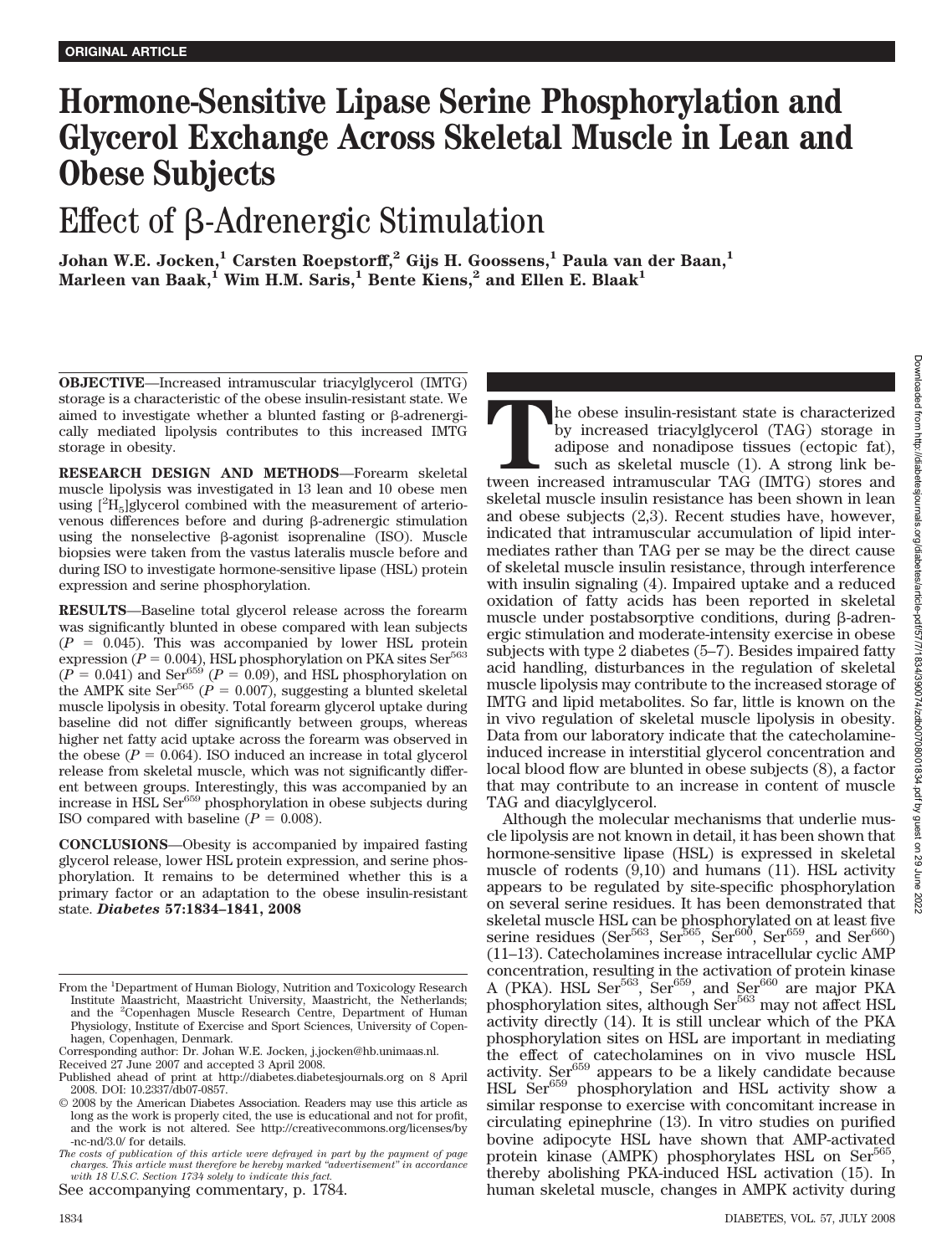### TABLE 1 Subject characteristics

|                                 | Lean            | Obese            |
|---------------------------------|-----------------|------------------|
| $\boldsymbol{n}$                | 13              | 10               |
| Age (years)                     | $49 + 9$        | $54 \pm 8$       |
| Weight (kg)                     | $75 \pm 6$      | $102 \pm 10^*$   |
| Height $(m)$                    | $1.81 \pm 0.07$ | $1.79 \pm 0.07$  |
| BMI $(kg/m^2)$                  | $23.0 + 1.8$    | $31.9 \pm 1.9^*$ |
| Body fat percentage (kg)        | $20.2 \pm 3.5$  | $31.7 \pm 1.5^*$ |
| $FFM$ $(kg)$                    | $60.1 + 5.4$    | $69.7 \pm 6.7^*$ |
| Waist-to-hip ratio              | $0.91 \pm 0.04$ | $1.01 \pm 0.03*$ |
| Systolic blood pressure (mmHg)  | $126 \pm 11$    | $137 \pm 13*$    |
| Diastolic blood pressure (mmHg) | $77 \pm 7$      | $85 \pm 9*$      |
| HOMA <sub>IR</sub>              | $1.8 \pm 0.7$   | $3.4 \pm 0.9^*$  |

Data are means  $\pm$  SD. All subjects are men.  $P < 0.05$  obese vs. lean.

exercise were also associated with an increased HSL Ser<sup>565</sup> phosphorylation, but this was not accompanied by an increased HSL activity, suggesting that AMPK can phosphorylate HSL on Ser<sup>565</sup> but that AMPK is of minor importance as a regulator of HSL activity in human skeletal muscle during exercise (11).

So far, limited data are available on the differences in in vivo regulation of skeletal muscle lipolysis between lean and obese subjects. The aim of the present study was to investigate whether in vivo baseline and/or catecholamineinduced lipolysis is impaired in skeletal muscle of obese compared with lean subjects. For this reason,  $[{}^{2}H_{5}]$ glycerol tracer methodology was used to investigate in vivo whole-body and regional forearm skeletal muscle lipolysis in lean and obese subjects after an overnight fast and during  $\beta$ -adrenergic stimulation, using the nonselective  $\beta$ -adrenergic agonist isoprenaline (ISO). To obtain more information on the underlying mechanism at the molecular level, we measured skeletal muscle HSL protein expression and serine phosphorylation on  $\text{Ser}^{563}$ ,  $\text{Ser}^{565}$ and  $\text{Ser}^{659}$ .

## **RESEARCH DESIGN AND METHODS**

Three healthy lean (two women and one man; age 20  $\pm$  1 years; BMI 22.3  $\pm$ 1.1 kg/m2 ) subjects participated in a pilot experiment during which  $\rm [^2H_5]$ glycerol enrichment was investigated during 6-h infusion to determine the time required to achieve an isotopic steady state. Thirteen lean and 10 obese nonsmoking men participated in the actual muscle lipolysis experiment during which  $[^2\mathrm{H}_5]$  glycerol was infused for  $3$  h. Clinical characteristics of the subjects included in the experiment are summarized in Table 1. Body weight and body density (by hydrostatic weighing), used for calculations of percent body fat, fat mass, and fat-free mass (FFM), were determined after an overnight fast, as previously described (16). All subjects were in good health as assessed by medical history, were free of any medication, and spent  $\leq 3$ h/week in organized sports activities. The Medical Ethical Committee of Maastricht University approved the study protocol, and all subjects gave their written informed consent before participating in the study.

**Experimental protocol.** In a pilot study in three subjects, the time course of  $[^{2}{\rm H}_5]$ glycerol enrichment was determined to investigate when steady-state concentrations were achieved. Glycerol enrichment was measured in arterialized blood and venous blood draining the forearm during primed  $(3 \mu \text{mol} \cdot \text{m}^{-1})$ kg $^{-1})$  constant infusion of  $[^2\text{H}_5]$ glycerol (0.20  $\upmu \text{mol} \cdot \text{kg}^{-1} \cdot \text{min}^{-1})$  for 6 h. Blood samples were taken simultaneously from the two sites at baseline for background enrichment (t0) and at 10 time points during  $[{}^{2}H_{5}]$ glycerol infusion (t60, t90, t120, t150, t180, t210, t240, t330, t345, and t360).

During the actual muscle lipolysis experiment, glycerol enrichment and exchange across the forearm were investigated during primed  $(3 \mu mol \cdot kg^{-1})$ constant infusion of  $[^2\mathrm{H}_5]$ glycerol (0.20  $\upmu \text{mol}\cdot \text{kg}^{-1} \cdot \text{min}^{-1})$  for 3 h. After a 120-min baseline period, ISO was infused at a rate of 20 ng  $\cdot$  kg<sup>-1</sup> FFM  $\cdot$  min<sup>-1</sup> for 60 min. At this infusion rate, plasma ISO concentrations are comparable in lean and obese subjects (17). At the beginning of the experiment, an arterialized blood sample was taken for measurement of background enrichment. Furthermore, arterialized and deep venous blood samples were taken simultaneously at three baseline time points (t90, t105, and t120) and at three time points during the last 30 min of ISO infusion (t150, t165, and t180). In both the pilot and muscle lipolysis experiment, forearm blood flow (FBF) was measured just before blood sampling to calculate substrate fluxes across the forearm (see FBF). Skeletal muscle biopsies were taken from the vastus lateralis muscle under local anesthesia of skin and fascia (Xylocaine; Astra-Zeneca, Zoetermeer, the Netherlands) immediately before the baseline period (t0) and just before the end of ISO infusion (t180). Muscle biopsies were immediately frozen in liquid nitrogen and stored at  $-80^{\circ}\text{C}$  until further analysis. During the experiment, heart rate was recorded continuously by means of a three-lead electrocardiogram (ECG). When heart rate increased 30 beats/min or in case of ECG irregularities, ISO infusion was stopped (*n* - 2, 1 lean/1 obese).

**Clinical methods.** All subjects were asked to refrain from drinking alcohol and to perform no strenuous exercise for a period of 24 h before the experiment. Subjects came to the laboratory by car or bus at 8:00 A.M. after an overnight fast. Before initiating the experiment, a catheter was inserted retrogradely into a superficial dorsal hand vein to obtain arterialized venous blood. The hand was warmed in a hotbox, which was maintained at 60°C to achieve adequate arterialization (18). In the same arm, a second catheter was inserted in a forearm antecubital vein for the infusion of  $[^{2}{\rm H}_5]$ glycerol tracer and ISO. In the contralateral arm, a third catheter was introduced retrogradely in an antecubital vein of the forearm for sampling of deep venous blood draining forearm skeletal muscle. The subjects rested in a supine position for the entire duration of the study.

**FBF.** FBF was measured by venous occlusion plethysmography (EC5R plethysmograph; Hokanson, Bellevue, WA) using mercury-in-silastic strain gauges applied to the widest part of the forearm (19). During measurement periods, the hand circulation was occluded by rapid inflation of a sphygmomanometer cuff (E20 rapid cuff inflator; Hokanson) placed around the wrist to a pressure of 200 mmHg. In this way, FBF can be assessed without interference of the hand circulation. A second cuff, placed just above the anticubital fossa, was inflated to 45 mmHg (which was lower than the diastolic blood pressure, which was 70 mmHg in all subjects) to achieve venous occlusion and obtain plethysmographic recordings. During venous occlusion, the plethysmographic recordings reflect the rate of arterial inflow, indicating FBF. **Muscle lysates.** Muscle tissue was freeze-dried; dissected free of all visible adipose tissue, connective tissue, and blood under a microscope; and subsequently homogenized (1:80 [wt/vol]) in a buffer containing 50 mmol/l HEPES (pH 7.5), 150 mmol/l NaCl, 20 mmol/l sodium pyrophosphate, 20 mmol/l L-glycerophosphate, 10 mmol/l NaF, 2 mmol/l sodium orthovanadate, 2 mmol/l EDTA, 1% Nonidet P-40, 10% glycerol, 2 mmol/l phenylmethylsulfonyl fluoride, 1 mmol/l MgCl<sub>2</sub>, 1 mmol/l CaCl<sub>2</sub>, 10  $\mu$ g/ml leupeptin, 10  $\mu$ g/ml aprotinin, and 3 mmol/l benzamidine. Homogenates were rotated end over end for 1 h at 4°C and then cleared by centrifugation for 1 h at 17,500*g*, 4°C. Protein content in the supernatant was measured by the bicinchoninic acid protein assay (Pierce, Rockford, IL).

**Western blotting.** Expression of HSL protein and phosphorylation of HSL Ser<sup>563</sup>, Ser<sup>565</sup>, and Ser $^{659}$  was detected by Western blotting on the muscle lysates. The lysates were boiled in Laemmli buffer before being subjected to SDS-PAGE and immunoblotting. Primary antibodies were rabbit anti-HSL (donated by Prof. Cecilia Holm [Department of Cell and Molecular Biology, Lund University, Sweden]) and sheep anti-phospho-HSL Ser<sup>563</sup>, sheep antiphospho-HSL Ser<sup>565</sup> (11), and sheep anti-phospho-HSL Ser<sup>659</sup> (13). Secondary antibodies were horseradish peroxidase–conjugated anti-rabbit (catalog no. P0448; DAKO, Glostrup, Denmark) and anti-sheep (catalog no. 81-8620; Zymed, San Francisco, CA). Antigen/antibody complexes were visualized using enhanced chemiluminescence (ECL+; Amersham Biosciences, Buckinghamshire, U.K.) and quantified by a Kodak Image Station E440CF (Kodak, Glostrup, Denmark).

**Analytical methods.** A small portion of blood was used for the measurement of oxygen saturation to ensure adequate arterialization (ABL510; Radiometer, Copenhagen). Blood was collected in tubes containing EDTA and centrifuged for 10 min at 1,000*g*, 4°C. The supernatant (plasma) was used for the enzymatic colorimetric quantification of fatty acids (NEFA C kit; Wako Chemicals, Neuss, Germany), free glycerol (Boehringer, Mannheim, Germany), and TAG (Sigma, St. Louis, MO) on a COBAS FARA centrifugal spectrophotometer (Roche Diagnostica, Basel, Switzerland). Plasma glucose concentration (ABX Diagnostics, Montpellier, France) and lactate (ABX Diagnostics) were measured enzymatically on a COBAS MIRA automated spectrophotometer (Roche Diagnostica). Plasma insulin was measured with a double antibody radioimmunoassay (Linco Research, St. Charles, MO). Insulin sensitivity was assessed by the homeostasis model assessment index for insulin resistance ( $HOMA_{IR}$ ), calculated from baseline glucose and insulin (20). Hematocrit was measured using a microcapillary system (Hirschmann Laborgeräte, Eberstadt, Germany).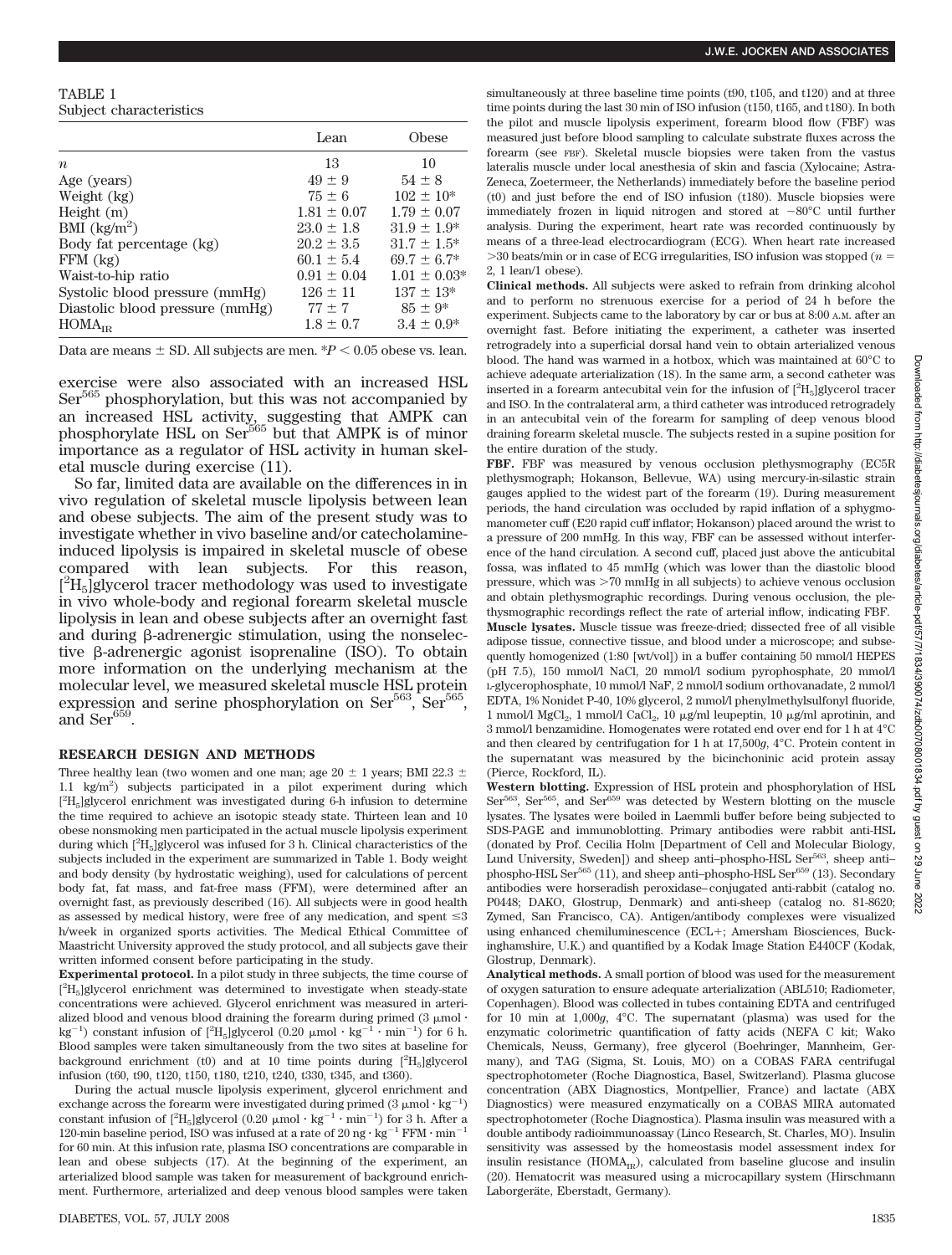**Isotope enrichment.** To determine isotopic enrichment of glycerol, samples were first derivatized. One milliliter acetone was added to  $150 \mu$  plasma, and each tube was vortexed for 2 min and centrifuged for 20 min at 17,500*g*, 4°C. The supernatant was transferred to a clean tube, dried under nitrogen at 37°C, and derivatized using  $80 \mu l$  ethyl acetate (catalog no. 45765; Sigma-Aldrich, Seelze, Germany) and 80 µl heptafluorobutyric acid anhydride (catalog no. 63164; Pierce). The tubes were vortexed for 2 min and incubated for 1 h at 70°C. Samples were then rotated end over end for 5 min at 25°C and evaporated under nitrogen at room temperature. Seventy microliters ethyl acetate was added before injection into the gas chromatograph–mass spectrometer (MAT 252; Finnigan, Bremen, Germany) for measurement of glycerol enrichment by selectively monitoring the mass-to-charge ratio of molecular ions 253 and 257 for glycerol (21).

**Calculations.** The exchange of metabolites across the forearm was calculated by multiplying the arteriovenous plasma concentration difference of metabolites by forearm plasma flow. Plasma flow was calculated as FBF  $\times$  $(1 -$  hematocrit), with hematocrit expressed as a fraction. A positive net exchange indicates net uptake, whereas a negative net exchange indicates net release.

The expected deep venous glycerol enrichment, in case of no glycerol uptake, was calculated as arterialized enrichment multiplied by arterialized glycerol concentration and subsequently divided by deep venous glycerol concentration.

The rate of appearance  $(R_a)$  of glycerol was calculated according to the following steady-state equation:

$$
R_{\rm a}\,(\mu\mathrm{mol}\cdot\mathrm{kg}^{-1}\cdot\mathrm{min}^{-1})=\mathrm{TTR}^{-1}\times F
$$

where TTR is tracer-to-tracee ratio and  $F$  is the isotope infusion rate ( $\mu$ mol·  $kg^{-1} \cdot min^{-1}$ ).

The fractional extraction (fract) of glycerol across the forearm was calculated by dividing the arteriovenous concentration difference of  $[^2\mathrm{H}_5]$ glycerol by the arterialized  $[^2\mathrm{H}_5]$ glycerol concentration. Total glycerol uptake across the forearm was then calculated as follows:

$$
Total\ glycerol\ uptake\ =\text{fract}\ \times\ [\text{glycerol}_{art}]\times\text{FBF}
$$

where the unit is nmol  $\cdot 100 \text{ ml}^{-1}$  tissue  $\cdot \text{ min}^{-1}$ ; [glycerol<sub>art</sub>] is arterialized glycerol concentration ( $\mu$ mol/l); and FBF is forearm skeletal muscle blood flow  ${\rm (ml \cdot 100 \ ml^{-1}}$  tissue  ${\rm \cdot \ min^{-1}}$ ). Forearm total glycerol release was calculated from the formula:

#### *Total glycerol release* - *net glycerol balance total glycerol uptake*

Net glycerol balance (exchange) was calculated as explained above. **Statistical analysis.** Differences within groups (i.e., between baseline and ISO) were tested using the paired Student's *t* test (two-sided). Comparisons between groups (at baseline and during ISO infusion and changes from baseline to ISO, respectively) were made using Student's two-sample *t* test (equal variance assumed). Statistical calculations were performed using SPSS for Macintosh (version 11.0; SPSS, Chicago). Data are presented as mean  $\pm$  SE if not otherwise stated.  $P < 0.05$  was considered statistically significant.

### **RESULTS**

**Pilot experiment.** In Fig. 1, we show that arterialized and deep venous TTR, obtained with a 6-h  $[^{2}H_{5}]$ glycerol infusion, reached a steady state after 1 h of infusion. The measured deep venous enrichment was consistently lower than the expected enrichment, implying uptake of glycerol across the forearm (Fig. 1). In the actual muscle lipolysis experiment  $(3-h [^2H_5]$ glycerol infusion), TTR also reached a steady state after 1 h and remained stable during ISO infusion (data not shown). Thus, our data support the use of a relatively short infusion time  $(\geq 1$  h) to accurately study glycerol metabolism.

**Circulating metabolites.** Baseline plasma-arterialized TAG concentration was twice as high for the obese than the lean subjects  $(P < 0.001$ ; Table 2).  $\beta$ -Adrenergic stimulation increased plasma-arterialized TAG concentrations in obese  $(P = 0.047;$  Table 2) subjects, whereas in lean subjects, TAG concentrations decreased during ISO  $(P = 0.08;$  Table 2). Thus, the change in plasma-arterialized TAG concentrations from baseline to ISO was different between lean and obese subjects  $(P = 0.004;$  Table 2). Because of an irregular ECG or failure of the cannulation,



**FIG. 1. Plasma glycerol TTR during 6-h primed constant infusion of**  $[^{2}H_{5}]$ glycerol (*n* = 3) in arterialized blood ( $\blacksquare$ ), forearm venous blood **(0), and expected forearm venous enrichment (0). The expected deep venous glycerol enrichment was calculated as arterialized enrichment multiplied by arterialized glycerol concentration divided by deep venous glycerol concentration. The measured venous enrichment was consistently lower than the expected deep venous enrichment (***P* **< 0.05), implying uptake of glycerol across the forearm. Values are**  $means \pm SE$ .

there are three individuals less in each group in the ISO experiment. Therefore,  $\Delta$  values for the remaining 10 lean and 7 obese subjects are included in Table 2. Baseline values for this subgroup did not differ from those of the whole group.

Baseline plasma-arterialized FFA and glycerol concentrations did not differ significantly between lean and obese subjects.  $\beta$ -Adrenergic stimulation increased FFA and glycerol in lean  $(P < 0.001$  and  $P = 0.015$ , respectively) and obese ( $P = 0.001$  and  $P < 0.001$ , respectively) subjects (Table 2). Moreover, the  $\beta$ -adrenergic–mediated increase in arterialized FFA and glycerol was more pronounced in obese subjects  $(P = 0.037 \text{ and } 0.008; \text{ Table 2})$ , suggesting a higher whole-body lipolytic response in the obese. Likewise,  $\beta$ -adrenergic stimulation increased whole-body glycerol  $R_a$  in lean and obese subjects ( $P < 0.001$ ; Table 2), and this increase tended to be higher in the obese  $(P =$ 0.067; Table 2). Expressed per unit FFM, baseline glycerol  $R_a$  was not significantly different between groups.  $\beta$ -Adrenergic stimulation increased the glycerol *R*<sup>a</sup> per unit FFM in lean and obese subjects  $(P < 0.001$ ; Table 2), but this increase in glycerol  $R_a$  per unit FFM was not significantly different between groups.

Plasma-arterialized insulin and lactate concentrations were higher in obese than in lean subjects during baseline and ISO  $(P = 0.002;$  Table 2), whereas glucose did not differ significantly between lean and obese subjects in both conditions. β-Adrenergic stimulation increased circulating insulin concentrations in lean and obese  $(P < 0.001$ ; Table 2). This increase in circulating insulin concentrations was significantly higher in obese than in lean subjects ( $P$  < 0.001; Table 2). Circulating glucose and lactate concentrations were unchanged during  $\beta$ -adrenergic stimulation.

**Regional forearm metabolism.** Baseline FBF was not different between lean and obese subjects ( $P = 0.15$ ; Table 3). FBF was significantly elevated during  $\beta$ -adrenergic stimulation in both lean and obese subjects  $(P < 0.001)$ , but the increase in FBF during  $\beta$ -adrenergic stimulation was not significantly different between groups.

Fractional extraction of  $[^{2}H_{5}]$ glycerol from the circulation (lean vs. obese,  $40.2 \pm 3.4$  vs.  $40.5 \pm 6.1$ %) was not significantly different between groups. Significant glycerol uptake across the forearm was observed in both obese and lean subjects  $(P < 0.001$  compared with 0; Fig. 2*A*). The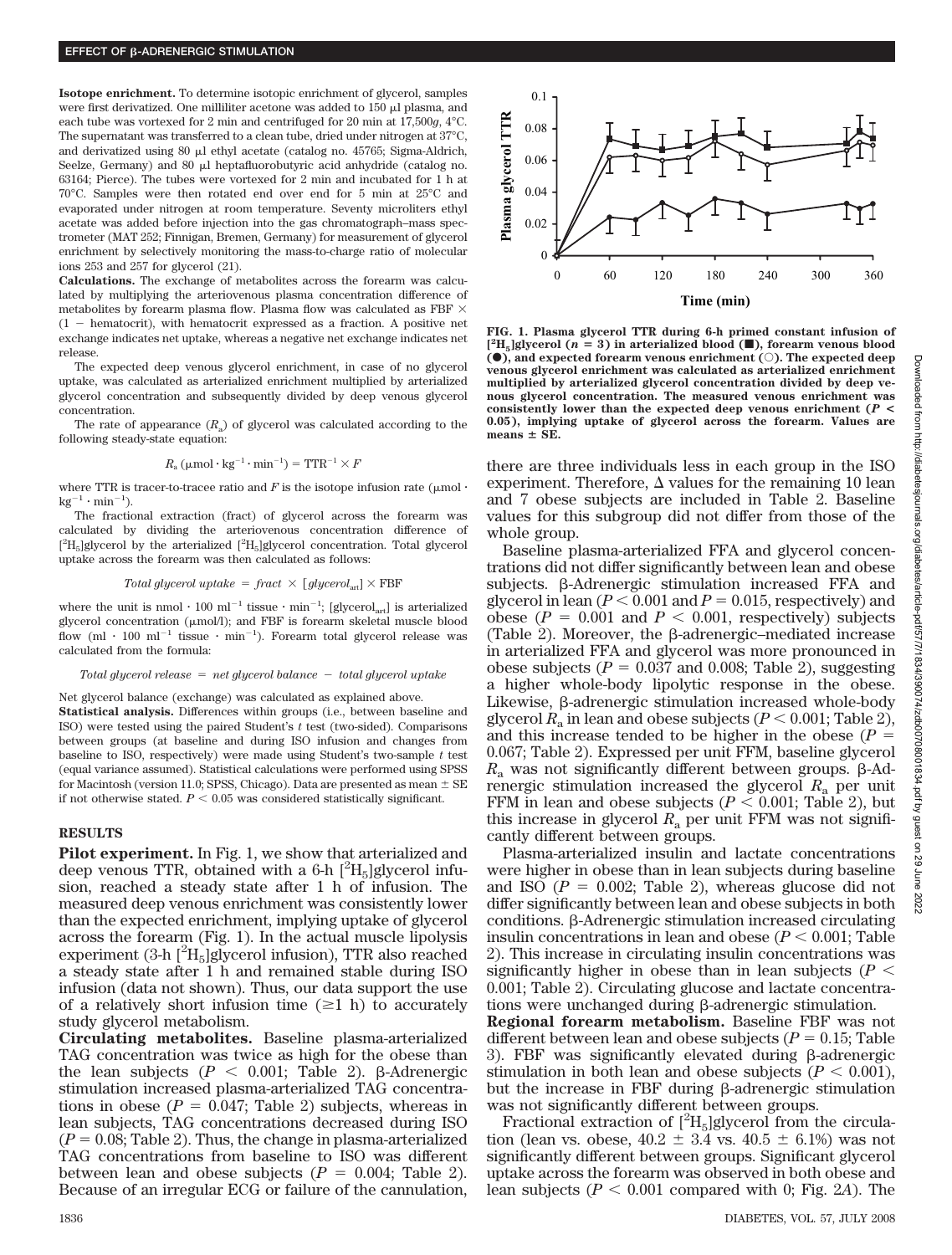Circulating arterialized metabolite concentrations during baseline and isoprenaline infusion in lean and obese subjects

|                                           | Lean            |                  |                 | Obese             |                    |                  |
|-------------------------------------------|-----------------|------------------|-----------------|-------------------|--------------------|------------------|
|                                           | <b>Baseline</b> | <b>ISO</b>       |                 | <b>Baseline</b>   | <b>ISO</b>         | Δ                |
| $\boldsymbol{n}$                          | 13              | 10               | 10              | 10                |                    |                  |
| TAG $(\mu \text{mol/l})$                  | $701 \pm 66$    | $648 \pm 64*$    | $-46 \pm 23$    | $1.464 \pm 190^+$ | $1.667 \pm 217$ *† | $112 \pm 44$     |
| FFA (µmol/l)                              | $661 \pm 41$    | $942 \pm 53*$    | $271 \pm 46$    | $638 \pm 42$      | $1,124 \pm 82*$    | $469 \pm 82$ ‡   |
| Glycerol $(\mu \text{mol/l})$             | $102 \pm 5$     | $118 \pm 7^*$    | $15 \pm 5$      | $106 \pm 4$       | $147 \pm 10^{*+}$  | $44 \pm 9$ :     |
| Glycerol $R_a$ ( $\mu$ mol/min)           | $199 \pm 12$    | $311 \pm 28$ *   | $109 \pm 13$    | $220 \pm 15$      | $391 \pm 30*$      | $172 \pm 19$     |
| Glycerol $R_{\alpha}$ /FFM ( $\mu$ mol·   |                 |                  |                 |                   |                    |                  |
| $kg^{-1}$ FFM $\cdot$ min <sup>-1</sup> ) | $3.4 \pm 0.2$   | $5.5 \pm 0.5^*$  | $2.0 \pm 0.5$   | $3.3 \pm 0.3$     | $5.8 \pm 0.6^*$    | $2.5 \pm 0.5$    |
| Glucose (mmol/l)                          | $5.3 \pm 0.1$   | $5.4 \pm 0.1$    | $0.14 \pm 0.06$ | $5.5 \pm 0.2$     | $5.4 \pm 0.1$      | $-0.12 \pm 0.10$ |
| Insulin $(mU/l)$                          | $7.2 \pm 0.6$   | $10.7 \pm 0.9^*$ | $3.4 \pm 0.6$   | $13.6 \pm 1.0^+$  | $24.0 \pm 2.3$ *†  | $10.6 \pm 1.5$   |
| Lactate (mmol/l)                          | $0.61 \pm 0.04$ | $0.72 \pm 0.03$  | $0.09 \pm 0.04$ | $0.98 \pm 0.11$ † | $0.99 \pm 0.06$ †  | $0.05 \pm 0.07$  |

Data are means  $\pm$  SE. \**P* < 0.05 ISO vs. baseline.  $\frac{p}{q}$  < 0.05 obese vs. lean.  $\frac{p}{q}$  < 0.05 change ( $\Delta$ ) from baseline obese vs. lean.

increase in total glycerol uptake during  $\beta$ -adrenergic stimulation was not significantly different between groups.

Baseline net glycerol efflux across the forearm was significantly lower in the obese than in the lean subjects  $(P = 0.025;$  Table 3). Accordingly, obese subjects showed significantly less total glycerol release across the forearm at baseline compared with lean subjects ( $P = 0.045$ ; Fig. 2*B*). These data indicate a blunted glycerol release during baseline in obese subjects. Total glycerol uptake expressed relative to total glycerol release at baseline was not significantly different between lean and obese subjects (lean vs. obese,  $92.7 \pm 13.5$  vs.  $91.7 \pm 23.9$ % of total release). Furthermore, obese subjects had higher net fatty acid uptake across the forearm at baseline  $(P = 0.064;$ Table 3).  $\beta$ -Adrenergic stimulation increased total glycerol release in lean and obese subjects  $(P = 0.037 \text{ and } 0.042;$ Fig. 2*B*), but this increase was not significantly different between groups. Finally, the increase in net lactate efflux during β-adrenergic stimulation tended to be higher in obese than in lean subjects  $(P = 0.06;$  Table 3).

**Total HSL protein expression and serine phosphorylation in the vastus lateralis muscle.** Muscle HSL protein expression was significantly lower in obese compared with lean subjects  $(P = 0.004)$  and did not change during β-adrenergic stimulation (Fig. 3*A*). Baseline HSL phosphorylation on Ser<sup>563</sup> ( $P = 0.041$ ), Ser<sup>565</sup> ( $P = 0.007$ ), and  $\text{Ser}^{655}$  ( $P = 0.09$ ) was reduced in obese compared with lean subjects (Fig. 3*B*–*D*). When corrected for total HSL protein, HSL Ser $^{563}$ , Ser $^{565}$ , and Ser $^{659}$  phosphorylation was comparable between lean and obese subjects (data not shown). No effect of  $\beta$ -adrenergic stimulation was observed on HSL Ser<sup>563</sup> or HSL Ser<sup>565</sup> phosphorylation in

both lean and obese subjects (Fig. 3*B* and *C*). Obese subjects showed an increased HSL Ser $^{659}$  phosphorylation  $(P = 0.008;$  Fig. 3D), whereas in lean subjects, HSL Ser<sup>659</sup> phosphorylation was unchanged after ISO infusion.

## **DISCUSSION**

The present study revealed a blunted fasting muscle glycerol release in obese compared with lean men (Fig. 2*B*). This blunted skeletal muscle glycerol release was accompanied by a lower total HSL protein expression and phosphorylation of HSL Ser $565$ , Ser $565$ , and Ser $659$  (Fig. 3), suggesting a blunted fasting muscle lipolysis in obesity. The  $\beta$ -adrenergic–mediated muscle lipolytic response was not significantly different between lean and obese subjects. In contrast to lean subjects, an increased HSL Ser $^{659}$ phosphorylation was observed in skeletal muscle of obese subjects during  $\beta$ -adrenergic stimulation compared with baseline.

**Whole-body lipolysis.** There seemed to be a directionally  $opposite$  effect of β-adrenergic stimulation on circulating TAG. Circulating TAG concentrations during  $\beta$ -adrenergic stimulation increased in obese subjects, whereas lean subjects showed slightly decreased circulating TAG concentration during  $\beta$ -adrenergic stimulation. This could indicate a greater TAG clearance in lean than in obese subjects after  $\beta$ -adrenergic stimulation. In the present study, skeletal muscle TAG clearance was not significantly different between groups. Adipose tissue lipoprotein lipase (LPL)-mediated TAG hydrolysis might be the cause of an increased net TAG extraction during  $\beta$ -adrenergic stimulation. An increased rate of action of LPL has been shown during epinephrine infusion in lean subjects (22). Further-

TABLE 3

Regional forearm blood flow and net metabolite flux during baseline and isoprenaline infusion in lean and obese subjects

|                                                                                        | Lean           |                      | Obese         |                     |
|----------------------------------------------------------------------------------------|----------------|----------------------|---------------|---------------------|
|                                                                                        | Baseline       | <b>ISO</b>           | Baseline      | <b>ISO</b>          |
| $\boldsymbol{n}$                                                                       | 13             | 10                   | 10            |                     |
| FBF (ml $\cdot$ 100 ml <sup>-1</sup> tissue $\cdot$ min <sup>-1</sup> )                | $2.9 \pm 0.2$  | $4.6 \pm 0.4*$       | $2.5 \pm 0.3$ | $3.5 \pm 0.3^*$     |
| Forearm net flux (nmol $\cdot$ 100 ml <sup>-1</sup> tissue $\cdot$ min <sup>-1</sup> ) |                |                      |               |                     |
| TAG                                                                                    | $17 \pm 5$     | $24 \pm 19^+$        | $-2 \pm 9^+$  | $46 \pm 31^{\circ}$ |
| <b>FFA</b>                                                                             | $6 \pm 59^{+}$ | $-53 \pm 143$ †      | $156 \pm 42$  | $230 \pm 88$        |
| Glycerol                                                                               | $-21 \pm 11^+$ | $-39 \pm 33^{\circ}$ | $11 \pm 5$ †‡ | $6 \pm 21$ †        |
| Glucose                                                                                | $142 \pm 51$   | $213 \pm 117$ †      | $226 \pm 81$  | $289 \pm 223$ †     |
| Lactate                                                                                | $-90 \pm 27$   | $-171 \pm 73$        | $8 \pm 45$    | $-327 \pm 78$       |

Data are means  $\pm$  SE. Positive flux = net uptake; negative flux = net release. \**P* < 0.05 ISO vs. baseline. †Exchange not different from zero.  $\ddagger P < 0.05$  obese vs. lean.

 $\overline{9}$ 29 June 2022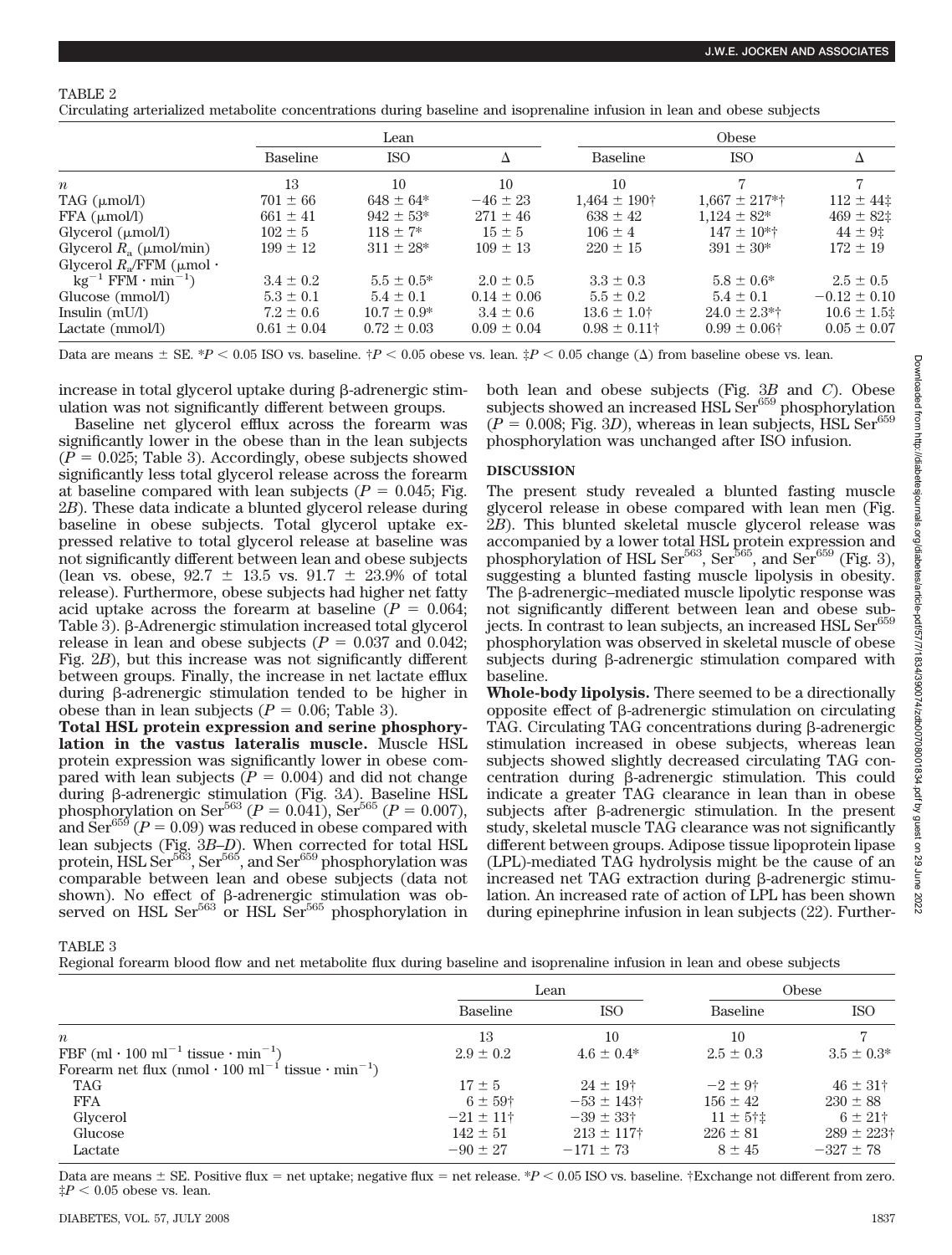

**FIG. 2. Total glycerol uptake (***A***) and release (***B***) across the forearm during baseline (**f**) and ISO infusion (**-**) using a [2 H5]glycerol tracer in lean and obese subjects. \****P* **< 0.05 obese vs. lean; #***P* **< 0.05 ISO vs.** baseline. Values are means  $\pm$  SE.

more, it has been shown that obese subjects have a diminished adipose tissue LPL activity during postprandial conditions (23). However, it remains to be elucidated whether an impaired adipose tissue LPL activity during  $\beta$ -adrenergic stimulation in obese compared with lean subjects can explain the difference in circulating TAG concentration.

**Baseline muscle glycerol uptake.** The present observation of significant uptake of glycerol across the forearm (Fig. 2*A*) is in agreement with previous reports (24). The first indications for significant metabolism of glycerol in muscle came from Elia et al. (25) showing 50% loss of enriched glycerol across the forearm. More recently, studies confirmed the finding of significant uptake of glycerol by forearm muscle (26) and vastus lateralis muscle (27). The enzymatic machinery for utilization of glycerol seems to be present in skeletal muscle. Glycerol dehydrogenase, the enzyme that could initiate glycerol oxidation by skeletal muscle, has been demonstrated in humans (28), and oxidation of glycerol by skeletal muscle has been shown to occur in humans (28). Furthermore, glycerol kinase expression has been demonstrated in human muscle cells (29). Thus, in humans, glycerol taken up from the circulation might be oxidized or incorporated into IMTG, as shown in rats (30).

**Baseline muscle glycerol release.** Our data show a blunted baseline total glycerol release per unit muscle mass in obese subjects (Fig. 2*B*). This blunted baseline total glycerol release was accompanied by a lower total HSL protein expression in skeletal muscle of obese subjects (Fig. 3*A*), suggesting a blunted baseline muscle lipolysis. However, it can be argued that glycerol tracer release does not only reflect lipolysis. Thus, a blunted glycerol release might reflect an increased intramuscular glycerol use (i.e., oxidation or TAG synthesis). To our knowledge, our data provide the first indication of a reduced muscle HSL protein expression in obese compared with lean subjects. It is well known that expression of HSL is markedly decreased in subcutaneous adipocytes and differentiated adipocytes from obese subjects. This suggests that, at least in adipose tissue, a decreased HSL expression is a primary defect in obesity (31,32). However,



FIG. 3. HSL protein expression (A) and Ser $^{563}$  (B), Ser $^{565}$  (C), and Ser $^{659}$  (D) phosphorylation during baseline (II) and ISO infusion ( $\Box$ ) in lean **and obese subjects. Data are expressed as arbitrary units (AU). \****P* **< 0.05 obese vs. lean; †***P* **< 0.01 obese vs. lean in change between baseline and ISO.** Values are means  $\pm$  **SE.**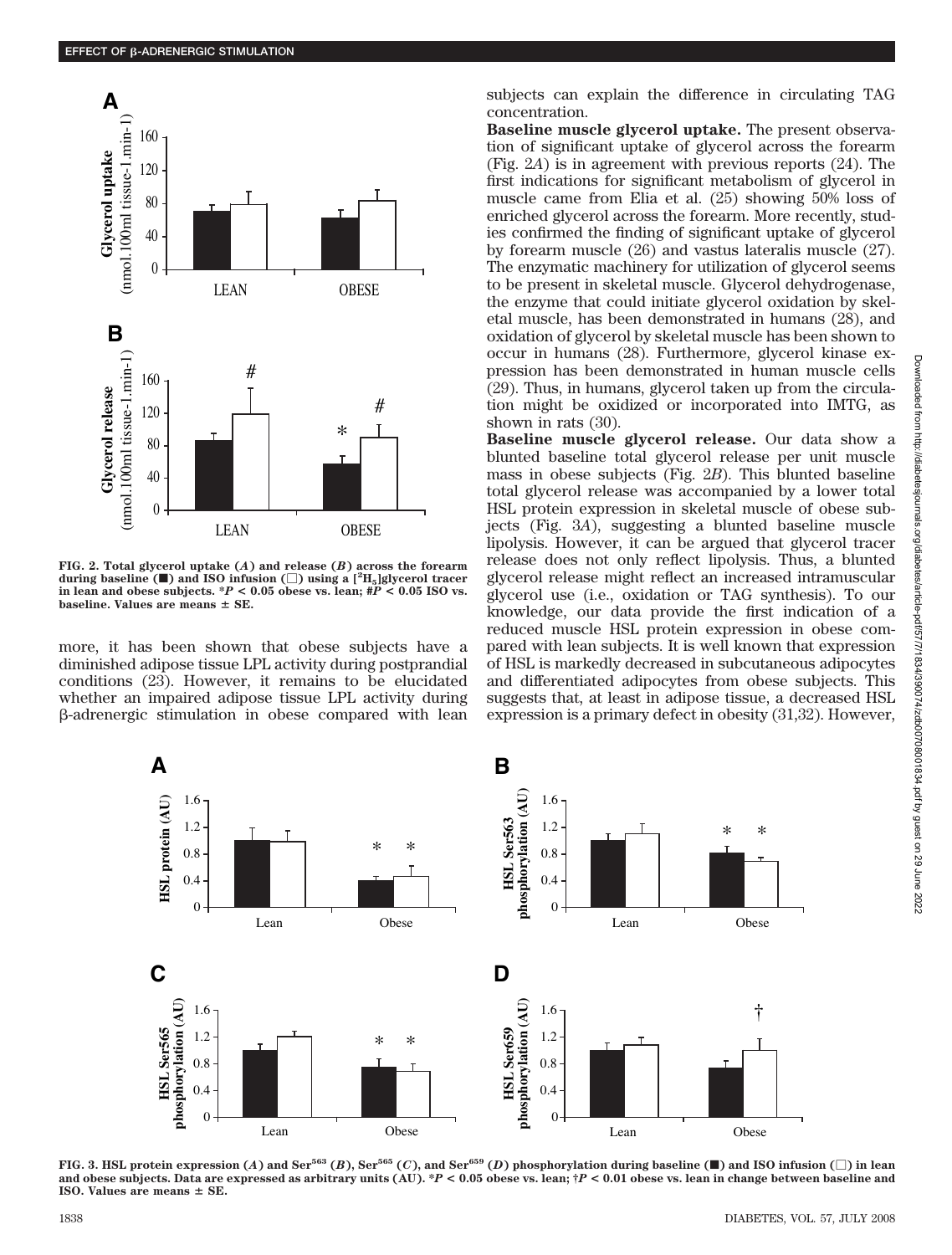we cannot exclude that the blunted muscle lipolysis in obese subjects was a secondary phenomenon caused by a higher degree of hyperinsulinemia. Still, it has been suggested that muscle lipolysis is primarily regulated by substrate supply and to a lesser degree is under hormonal control (33). This seems to be supported by studies showing no apparent suppression of in vivo skeletal muscle lipolysis by insulin (34,35). Furthermore, our data suggest that phosphorylation of HSL on the PKA target sites Ser<sup>563</sup> and Ser<sup>659</sup>, and on the AMPK target site Ser<sup>5</sup> was lower in obese than in lean subjects. It should be recognized, however, that when corrected for total HSL protein,  $HSL Ser<sup>563</sup>$ ,  $Ser<sup>565</sup>$ , and  $Ser<sup>659</sup>$  phosphorylation was comparable between lean and obese subjects, suggesting that a similar percentage of HSL molecules was phosphorylated on these three serine sites in lean and obese subjects. Nevertheless, the reduced absolute number of HSL molecules phosphorylated on Ser<sup>659</sup> may at least partly explain the blunted baseline glycerol release in obese compared with lean subjects. On the other hand, HSL  $\text{Ser}^{563}$  and  $\text{Ser}^{565}$  phosphorylation have been suggested not to be major regulators of HSL activity in human skeletal muscle (11,13). Thus, the reduced phosphorylation of HSL on these two sites may not have been important in determining the blunted baseline lipolysis in obese subjects. For practical reasons, the arteriovenous differences were measured across the forearm muscle, and biopsies were taken from the vastus lateralis muscle. Because there may be heterogeneity in lipolysis between different muscle groups (36), the combination of forearm substrate fluxes with lipolytic enzymes in muscle biopsies from the thigh has to be interpreted with caution. Finally, it should be mentioned that other lipases might also contribute to the blunted baseline muscle glycerol release observed in obese subjects. Recently, we identified adipose triglyceride lipase (ATGL) expression in human skeletal muscle (37). More research is needed to elucidate the potential role of ATGL in human skeletal muscle lipolysis.

**Baseline net muscle fatty acid uptake.** An increased basal net fatty acid uptake was observed across the forearm of obese subjects. An impaired fatty acid uptake and oxidation by both the leg (5) and the arm (21,38) have been observed previously in obese type 2 diabetic subjects compared with healthy individuals. Disturbances in fatty acid handling and an impaired muscle lipolysis may contribute to the increased IMTG storage in obese subjects. However, because this also depends on lipid turnover, both TAG synthesis and breakdown have to be known to draw final conclusions with respect to the mechanisms underlying increased IMTG content in obesity. For practical reasons and because our primary objective was to study glycerol metabolism, in the present study, no carbonlabeled long-chain fatty acid tracer was used to measure fluxes and oxidation rates across the forearm.

Muscle glycerol release during β-adrenergic stimula**tion.** The present results showed equal forearm glycerol release during systemic infusion of the nonselective  $\beta$ -adrenergic agonist ISO in lean and obese subjects, suggesting a comparable lipolytic response. Previously, in situ microdialysis using a  $\beta$ -2 agonist, salbutamol, showed a blunted lipolysis in the gastrocnemius muscle of obese insulinresistant subjects compared with lean subjects (8). Differences in systemic versus local infusion of  $\beta$ -adrenergic agonists might partly explain this discrepancy. Also, in microdialysis studies, interstitial glycerol is used as a

measure of lipolysis. As mentioned previously, glycerol is taken up by skeletal muscle, suggesting that interstitial glycerol may not reflect the overall rate of lipolysis but may instead be the net result of TAG and glycerol metabolism in muscle, thus reflecting net glycerol turnover (39). Finally, there may be marked heterogeneity in lipolysis between different muscle groups, possibly correlated to composition of fiber types (36). Accordingly, in rats, it was shown that muscles with a majority of type 1 fibers had greater HSL activity compared with muscles with a majority of type 2 fiber (10). The higher content of type 1 fibers in the gastrocnemius muscle compared with forearm muscle may not only cause a generally higher lipolytic sensitivity to  $\beta$ -adrenergic stimulation but may also influence the difference in  $\beta$ -adrenergically stimulated lipolysis between lean and obese subjects.

It is known from studies with purified bovine adipocyte HSL (15) and in different cell lines transfected with wild-type and mutant forms of HSL  $(14)$  that  $\beta$ -adrenergic stimulation increases HSL activity through phosphorylation on several serine residues. In the present study, HSL  $\text{Ser}^{659}$  phosphorylation significantly increased during  $\beta$ -adrenergic stimulation in skeletal muscle of obese subjects, whereas no effect was seen in lean subjects. A previous study in men and women during exercise has shown that muscle Ser659 phosphorylation and muscle HSL activity show a very similar pattern with respect to exercise response and dependency on sex, indicating that Ser<sup>659</sup> serves an important role in the regulation of HSL activity in human skeletal muscle (13), as has been demonstrated in adipocytes (14). It can be speculated that obese subjects increase HSL Ser<sup>659</sup> phosphorylation during β-adrenergic stimulation to deal with a reduced total HSL protein expression, increasing muscle HSL activity to a level comparable with lean subjects. In addition, HSL  $\text{Ser}^{660}$ appears to be a major PKA target site and HSL activity– controlling site  $(14)$ . In the present study, HSL Ser $^{660}$  phosphorylation was not measured. Finally, phosphorylation of the PKA target site Ser<sup>563</sup> on HSL did not increase significantly during  $\beta$ -adrenergic stimulation. This is in accordance with previous studies, in which HSL Ser<sup>563</sup> phosphorylation was not increased during exercise despite an increase in circulating epinephrine (11,13). Maybe HSL Ser563 is already maximally phosphorylated in the basal, resting state. Moreover, it has been argued that HSL Ser<sup>563</sup> may not be an important regulator of HSL activity in human skeletal muscle (11).

Muscle lactate release during β-adrenergic stimula**tion.** Net lactate release across the forearm increased during  $\beta$ -adrenergic stimulation. This increase was higher in obese compared with lean subjects, suggesting that the glycolytic flux was stimulated to a greater extent by ISO in obese than in lean subjects. This seems in line with previous findings showing an increased lactate release during  $\beta$ -adrenergic stimulation in obese subjects (17) that persisted after weight reduction (40), indicating that this disturbance might be an early factor in the etiology of obesity.

**Limitations of the study.** Considering the increased discomfort and risk associated with arterial catheters, we used arterialized hand vein blood as substitute for arterial blood. Arterialized blood has been shown to be an acceptable alternative to arterial sampling (41,42). Arterialization was achieved by heating the hand in a warm air box at 60°C for at least 30 min, which has been previously validated as the appropriate procedure for obtaining arte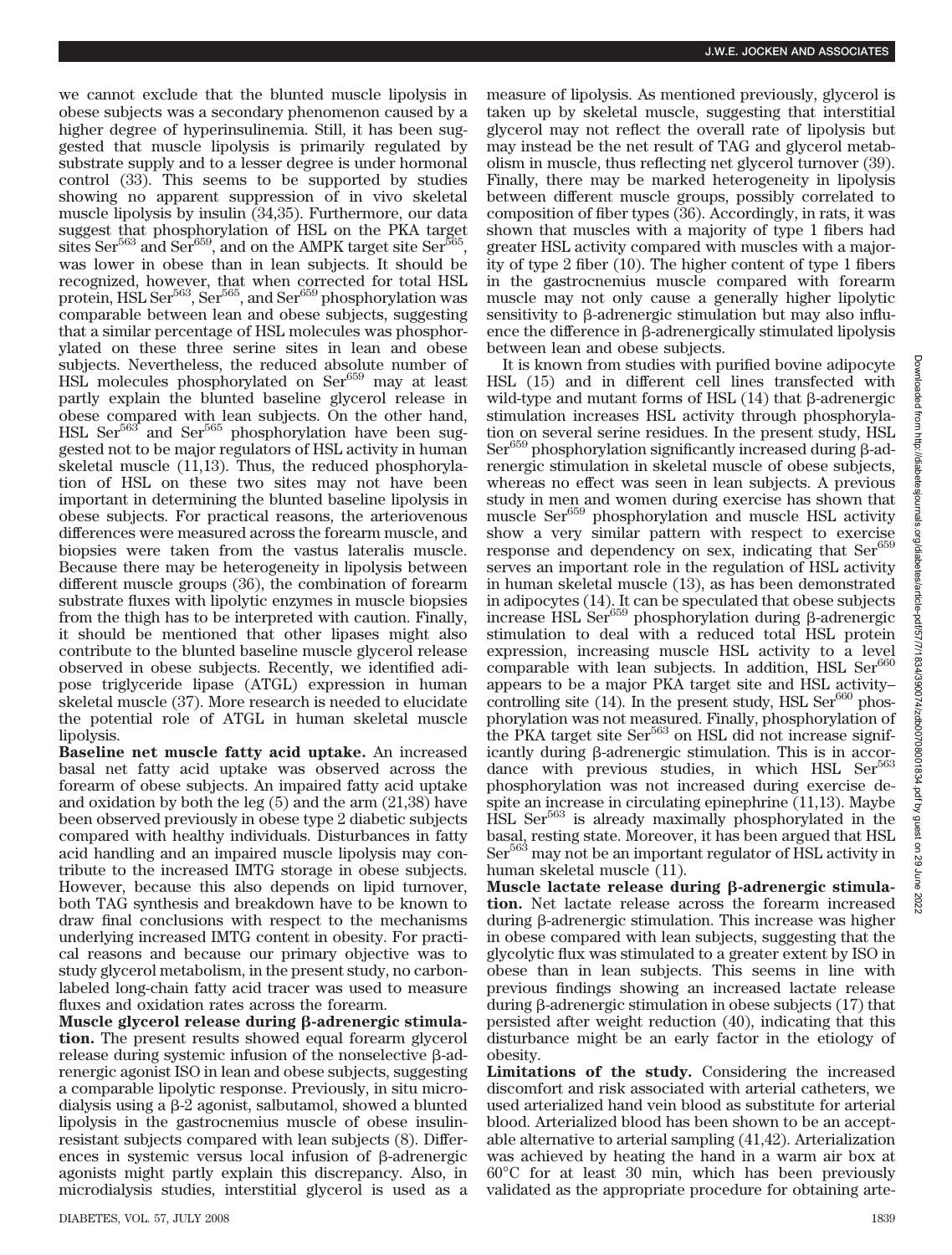rialized blood (43). In the present study, mean oxygen saturation was 94.5% in both lean and obese subjects, indicating comparable and successful arterialization in both groups.

In conclusion, the obese insulin-resistant state is characterized by a reduced muscle glycerol release during baseline fasting conditions, which was accompanied by a lower HSL protein expression and phosphorylation on the PKA target sites Ser<sup>563</sup> and Ser<sup>659</sup> and on the AMPK target site Ser<sup>565</sup>. This suggests a blunted fasting skeletal muscle lipolysis in obesity, which may be an important factor contributing to the increased lipid storage in skeletal muscle of obese insulin-resistant subjects. Further studies are necessary to address in more detail whether these disturbances are primary factors or adaptation responses to the obese insulinresistant state.

## **ACKNOWLEDGMENTS**

C.R. has received support from the Commission of the European Communities (contract no. LSHM-CT-2004- 005272 EXGENESIS), the Copenhagen Muscle Research Centre, and the Ministry of Food, Agriculture and Fisheries. B.K. has received support from the Commission of the European Communities (contract no. LSHM-CT-2004- 005272 EXGENESIS), the Copenhagen Muscle Research Centre, and the Ministry of Food, Agriculture and Fisheries. E.E.B. has received a grant from the Netherlands Organization for Health Research and Development (NWO/ZonMw contract no. 015.01.095).

We greatly appreciate the technical support of Jos Stegen and Anneke van Hees and the willingness of the volunteers to participate in this study. We thank Prof. D. Grahame Hardie (Division of Molecular Physiology, School of Life Sciences, University of Dundee, Dundee, Scotland, U.K.) for providing the anti–phospho-HSL Ser antibodies.

## **REFERENCES**

- 1. Sinha R, Dufour S, Petersen KF, LeBon V, Enoksson S, Ma YZ, Savoye M, Rothman DL, Shulman GI, Caprio S: Assessment of skeletal muscle triglyceride content by <sup>1</sup>H nuclear magnetic resonance spectroscopy in lean and obese adolescents: relationships to insulin sensitivity, total body fat, and central adiposity. *Diabetes* 51:1022–1027, 2002
- 2. Krssak M, Falk Petersen K, Dresner A, DiPietro L, Vogel SM, Rothman DL, Roden M, Shulman GI: Intramyocellular lipid concentrations are correlated with insulin sensitivity in humans: a 1H NMR spectroscopy study. *Diabetologia* 42:113–116, 1999
- 3. Perseghin G, Scifo P, De Cobelli F, Pagliato E, Battezzati A, Arcelloni C, Vanzulli A, Testolin G, Pozza G, Del Maschio A, Luzi L: Intramyocellular triglyceride content is a determinant of in vivo insulin resistance in humans: a <sup>1</sup>H-<sup>13</sup>C nuclear magnetic resonance spectroscopy assessment in offspring of type 2 diabetic parents. *Diabetes* 48:1600–1606, 1999
- 4. Petersen KF, Shulman GI: Etiology of insulin resistance. *Am J Med* 119:S10–S16, 2006
- 5. Kelley DE, Simoneau JA: Impaired free fatty acid utilization by skeletal muscle in non-insulin-dependent diabetes mellitus. *J Clin Invest* 94:2349– 2356, 1994
- 6. Blaak EE: Fatty acid metabolism in obesity and type 2 diabetes mellitus. *Proc Nutr Soc* 62:753–760, 2003
- 7. Blaak EE: Basic disturbances in skeletal muscle fatty acid metabolism in obesity and type 2 diabetes mellitus. *Proc Nutr Soc* 63:323–330, 2004
- 8. Blaak EE, Schiffelers SL, Saris WH, Mensink M, Kooi ME: Impaired beta-adrenergically mediated lipolysis in skeletal muscle of obese subjects. *Diabetologia* 47:1462–1468, 2004
- 9. Langfort J, Ploug T, Ihlemann J, Enevoldsen LH, Stallknecht B, Saldo M, Kjaer M, Holm C, Galbo H: Hormone-sensitive lipase (HSL) expression and regulation in skeletal muscle. *Adv Exp Med Biol* 441:219–228, 1998
- 10. Langfort J, Ploug T, Ihlemann J, Saldo M, Holm C, Galbo H: Expression of hormone-sensitive lipase and its regulation by adrenaline in skeletal muscle. *Biochem J* 340:459–465, 1999
- 11. Roepstorff C, Vistisen B, Donsmark M, Nielsen JN, Galbo H, Green KA, Hardie DG, Wojtaszewski JF, Richter EA, Kiens B: Regulation of hormonesensitive lipase activity and Ser563 and Ser565 phosphorylation in human skeletal muscle during exercise. *J Physiol* 560:551–562, 2004
- 12. Watt MJ, Holmes AG, Pinnamaneni SK, Garnham AP, Steinberg GR, Kemp BE, Febbraio MA: Regulation of HSL serine phosphorylation in skeletal muscle and adipose tissue. *Am J Physiol Endocrinol Metab* 290:E500– E508, 2006
- 13. Roepstorff C, Donsmark M, Thiele M, Vistisen B, Stewart G, Vissing K, Schjerling P, Hardie DG, Galbo H, Kiens B: Sex differences in hormonesensitive lipase expression, activity, and phosphorylation in skeletal muscle at rest and during exercise. *Am J Physiol Endocrinol Metab* 291:E1106–E1114, 2006
- 14. Anthonsen MW, Ronnstrand L, Wernstedt C, Degerman E, Holm C: Identification of novel phosphorylation sites in hormone-sensitive lipase that are phosphorylated in response to isoproterenol and govern activation properties in vitro. *J Biol Chem* 273:215–221, 1998
- 15. Garton AJ, Campbell DG, Carling D, Hardie DG, Colbran RJ, Yeaman SJ: Phosphorylation of bovine hormone-sensitive lipase by the AMP-activated protein kinase: a possible antilipolytic mechanism. *Eur J Biochem* 179: 249–254, 1989
- 16. Goossens GH, Blaak EE, Saris WH, van Baak MA: Angiotensin II-induced effects on adipose and skeletal muscle tissue blood flow and lipolysis in normal-weight and obese subjects. *J Clin Endocrinol Metab* 89:2690–2696, 2004
- 17. Blaak EE, Van Baak MA, Kemerink GJ, Pakbiers MT, Heidendal GA, Saris WH: Beta-adrenergic stimulation of energy expenditure and forearm skeletal muscle metabolism in lean and obese men. *Am J Physiol* 267:E306–E315, 1994
- 18. Abumrad NN, Rabin D, Diamond MP, Lacy WW: Use of a heated superficial hand vein as an alternative site for the measurement of amino acid concentrations and for the study of glucose and alanine kinetics in man. *Metabolism* 30:936–940, 1981
- 19. Webb DJ: The pharmacology of human blood vessels in vivo. *J Vasc Res* 32:2–15, 1995
- 20. Matthews DR, Hosker JP, Rudenski AS, Naylor BA, Treacher DF, Turner RC: Homeostasis model assessment: insulin resistance and beta-cell function from fasting plasma glucose and insulin concentrations in man. *Diabetologia* 28:412–419, 1985
- 21. Blaak EE, Wagenmakers AJ, Glatz JF, Wolffenbuttel BH, Kemerink GJ, Langenberg CJ, Heidendal GA, Saris WH: Plasma FFA utilization and fatty acid-binding protein content are diminished in type 2 diabetic muscle. *Am J Physiol Endocrinol Metab* 279:E146–E154, 2000
- 22. Samra JS, Simpson EJ, Clark ML, Forster CD, Humphreys SM, Macdonald IA, Frayn KN: Effects of epinephrine infusion on adipose tissue: interactions between blood flow and lipid metabolism. *Am J Physiol* 271:E834– E839, 1996
- 23. Coppack SW, Evans RD, Fisher RM, Frayn KN, Gibbons GF, Humphreys SM, Kirk ML, Potts JL, Hockaday TD: Adipose tissue metabolism in obesity: lipase action in vivo before and after a mixed meal. *Metabolism* 41:264–272, 1992
- 24. Frayn KN, Coppack SW, Humphreys SM: Glycerol and lactate uptake in human forearm. *Metabolism* 40:1317–1319, 1991
- 25. Elia M, Khan K, Calder G, Kurpad A: Glycerol exchange across the human forearm assessed by a combination of tracer and arteriovenous exchange techniques. *Clin Sci* (*Lond*) 84:99–104, 1993
- 26. Coppack SW, Persson M, Judd RL, Miles JM: Glycerol and nonesterified fatty acid metabolism in human muscle and adipose tissue in vivo. *Am J Physiol* 276:E233–E240, 1999
- 27. van Hall G, Sacchetti M, Radegran G, Saltin B: Human skeletal muscle fatty acid and glycerol metabolism during rest, exercise and recovery. *J Physiol* 543:1047–1058, 2002
- 28. Hagenfeldt L, Wahren J: Human forearm muscle metabolism during exercise: II. Uptake, release and oxidation of individual FFA and glycerol. *Scand J Clin Lab Invest* 21:263–276, 1968
- 29. Montell E, Lerin C, Newgard CB, Gomez-Foix AM: Effects of modulation of glycerol kinase expression on lipid and carbohydrate metabolism in human muscle cells. *J Biol Chem* 277:2682–2686, 2002
- 30. Guo Z, Jensen MD: Blood glycerol is an important precursor for intramuscular triacylglycerol synthesis. *J Biol Chem* 274:23702–23706, 1999
- 31. Large V, Reynisdottir S, Langin D, Fredby K, Klannemark M, Holm C, Arner P: Decreased expression and function of adipocyte hormone-sensitive lipase in subcutaneous fat cells of obese subjects. *J Lipid Res* 40:2059– 2066, 1999
- 32. Lofgren P, Hoffstedt J, Ryden M, Thorne A, Holm C, Wahrenberg H, Arner P: Major gender differences in the lipolytic capacity of abdominal subcu-